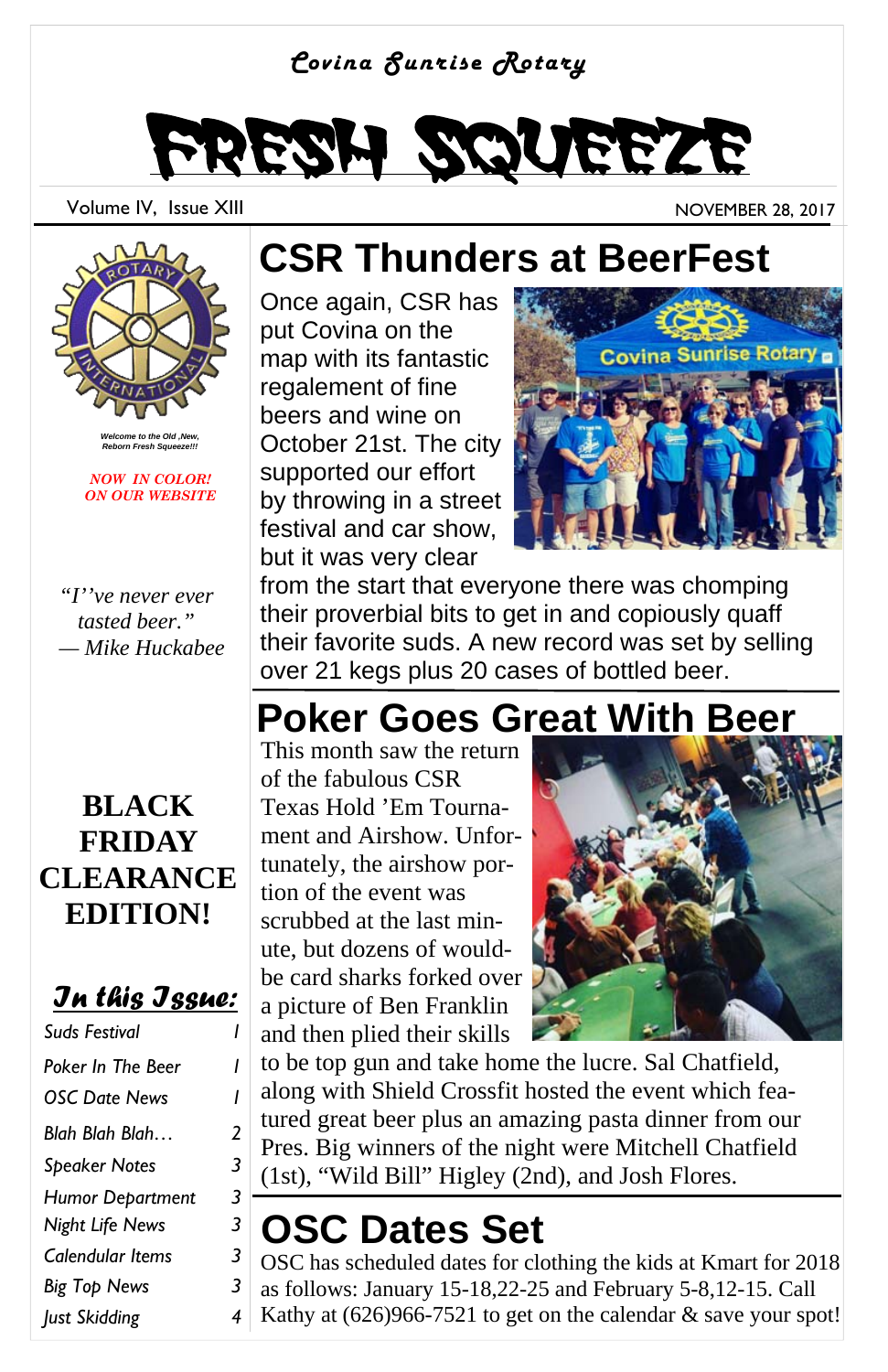## **Madam President's Lengthy Discourse**

As I prepare for our District Governor visit on December 5th, I am amazed at all that we have accomplished this Rotary Year in just 5 short months. Coming in, our intent was to plan social, community and other service projects that would engage all members in one event or several! Our hope is to retain our members and appeal to prospective members by being a fun (yes, FUN) and productive club in our community! We also planned to reach out to neighboring clubs and support them and encourage them to support us as well. Well, we have certainly been doing all that! We started our year off in July with a planning meeting at Sal's and formed several small committees to help us accomplish our goal. We created our Club Brochure to show who we are and bring awareness to OSC and Tex Everson Founda-



tion. Some of our members attended the Covina Noon club Chili Cook Off as well. In August, we had a club booth at City of Covina Night Out, our first Rotary Social Night at Bread & Barley and Pool Party at Judy's. We were also visited by Covina Noon club President Tony Nevarez at one of our weekly meetings! Moving into September, we had our Annual Friends & Family picnic at Gladstone Park and your President visited the Covina Noon club. October was a busy month as we began planning our group service club project with Pauly 's Project, hosted our second Rotary Social Hour at City Grill, and manned a successful Beer Garden at Thunderfest. November has been even busier as we attended Group 6 Governor Visit @ Field of Valor, had a great turnout for our Annual Texas Hold Em poker tourney @ Shield Crossfit, served a Thanksgiving meal at the Rowland Convalescent Home with the CVHS Interact Club and District Governor Raghada Koury joined us for the group service club project when we went down to Skid Row with Pauly's Project, which has turned out to be the beginning of an amazing partnership! A good number of our members will also be on hand Thanksgiving Day at Rayne Water Conditioning to help serve a Thanksgiving meal to about 700 less fortunate. It doesn't look like December will be any quieter! We have our District Governor visit coming up on December 5th (meeting at Brew & Meatball), Covina Christmas parade float with CVHS Interactors, Holiday happy hour @ Barbara's and our Christmas Family Breakfast with Santa in attendance and Ugly Sweater Contest!

Our club is truly Unbelievable for all that we have accomplished together since July 1st. Covina Sunrise Rotary is Second to None and I am proud to be on this journey, making a difference, with all of you!

Love, your proud President…. — *Shannon*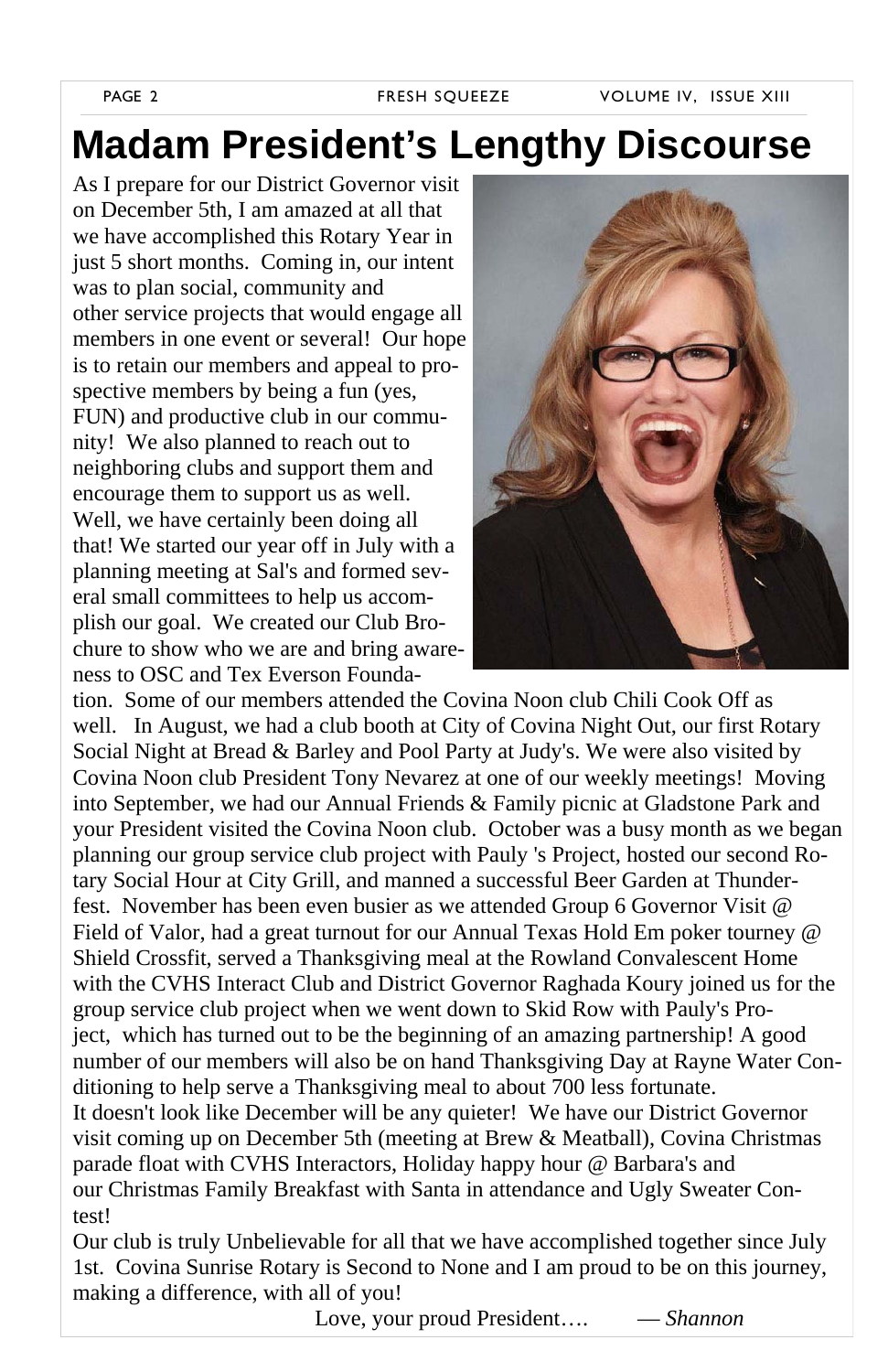# **Speaking About That…**

**TODAY:** Another "Old TV show Themes" musical quiz contest! *The Line Up:*

We're a little short on the speakers queue this time of year. So you never know what you're going to get (probably a craft talk)! But the

next scheduled speaker will be a great one: Gem Munro will be covering "The Worst Slums on Earth, Bangladesh and Pakistan" on January 30th. Don't miss it next year!

# **Short, Crass, Beer Joke of the Month**

What's the difference between beer nuts and deer nuts? Beer nuts are a \$1.75, but deer nuts are under a buck

# **Short Rotary Nite Out Article**

Joel Camacho arranged for our October 17 Nite Out at City Grill. About 18 members and 4 guests shared great food and beers. Look for the next CSR Nite Out coming in January!



## **Calendar Of Coming Events**

(NOTICE: No Beer Club meetings scheduled for this month!)

- 12/02 Covina Xmas Parade 6:30pm
- 12/05 District Governor's Visit Don't be late!
- 12/05 MEETING MOVED TO BREW & MEATBALL CO!!!
- 12/17 Holiday Happy Hour @ Barbara's House 3pm.
- 12/19 DARK!!! (also 12/26 and 01/02)
- 12/20 Holiday Breakfast w/ Ugly Sweater Contest 7am.
- 01/13 History Dinner For New Members

# **District Governor Visits Field of Valor**

CSR has supported the Noon Club's Field of Valor project for the past 6 years and this year we had the honor of having DG Raghada Khoury as our guest along with ADG Roger Gutierrez for the Group 6 gov visit. Here, at the FOV service club luncheon, both Covina club presidents allow Fresh Squeeze columnist Hugh Ledford to make his own Club History pic by photo bombing into this one.